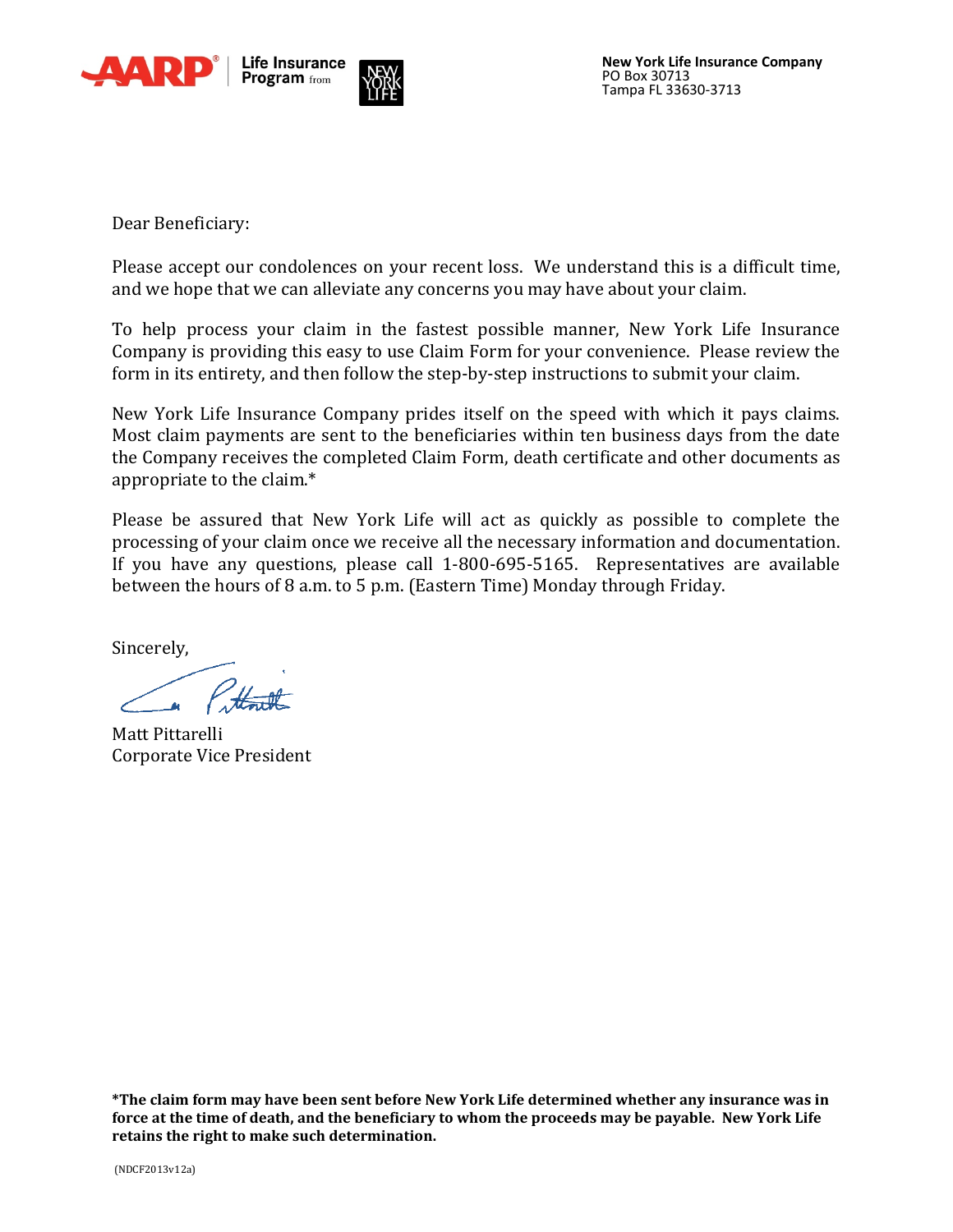# **HOW TO COMPLETE YOUR CLAIM FORM**

*Please read this page before you start to complete your Claim Form*

To consider a claim, we must have a fully completed Claim Form from each beneficiary, one certified death certificate and other documents as appropriate for the claim. **For additional claim forms, visit our website at [www.nylaarp.com](http://www.nylaarp.com/) and select "Claims" then "Life Insurance".**

# *No original documents will be returned.*

**SECTION 1 -** List all the Contracts under which you are making a claim.

**SECTION 2 -** Information about the deceased is necessary for purpose of identification and benefit determination.

**SECTION 3 -** Beneficiary information and signature instructions:

**Taxpayer Identification Number**: Life insurance benefits are generally not subject to income tax. However, New York Life pays interest on the insurance proceeds from the date of death. Since the interest paid to you may be taxable, you should consult your tax advisor.

The Federal Government requires us, and all other financial institutions, to report interest we pay to you. Therefore, we are required to obtain your Social Security or other Taxpayer Identification Number, which you must certify under penalties of perjury. If you are applying for a tax number, the Federal Government requires us to withhold a portion of your interest as a deposit against the taxes that may be due.

Some persons may have been notified by the Internal Revenue Service that they are subject to "backup withholding" because in the past they did not report all their interest or dividends. If you have been so notified, and a back up withholding order has not been rescinded, you must check the Back-up Withholding section right below your Income Tax Certification. We may contact you for more information if there are any questions about your Taxpayer Identification Number or back up withholding status, or if you are a non-resident alien or foreign entity.

| Minor/Child | Complete this section with the minor's information including Name, Social Security Number and<br>Date of Birth. Submit a copy of the court document appointing the custodian of the minor child's<br>property/estate.<br>If a legal guardian has not been established for the property/estate of the minor child, payment may<br>be considered under the Uniform Transfers to Minors Act (UTMA)/Uniform Gifts to Minors Act<br>(UGMA) subject to state quidelines. Please contact our office for further information. Note: The<br>custodian of the minor's "person" is not necessarily the custodian of the minor's property/estate. |
|-------------|---------------------------------------------------------------------------------------------------------------------------------------------------------------------------------------------------------------------------------------------------------------------------------------------------------------------------------------------------------------------------------------------------------------------------------------------------------------------------------------------------------------------------------------------------------------------------------------------------------------------------------------|
| Estate      | Provide the Estate name (i.e. "Estate of Jane Doe") and Estate Tax Identification Number and<br>submit a copy of the certified appointment papers. Note: A Last Will and Testament will not be<br>accepted as proof of authority of executorship.                                                                                                                                                                                                                                                                                                                                                                                     |
| Trust       | A copy of the Title, Signature and Notary pages of the Trust are required, including the pages<br>showing the Trustee and Successor Trustee information.                                                                                                                                                                                                                                                                                                                                                                                                                                                                              |

**SECTION 4 -** Please sign the Claim Form.

**SECTION 5 -** The Medical Information and Authorization section must be completed if all or any portion of the insurance coverage is less than two years old at the time of death.

# **Illinois Interest Statement**:

If the contract was issued in Illinois, you will be paid 10% interest, from the date of death, if your claim is not paid within 31 days of receiving the necessary proof needed to settle the claim.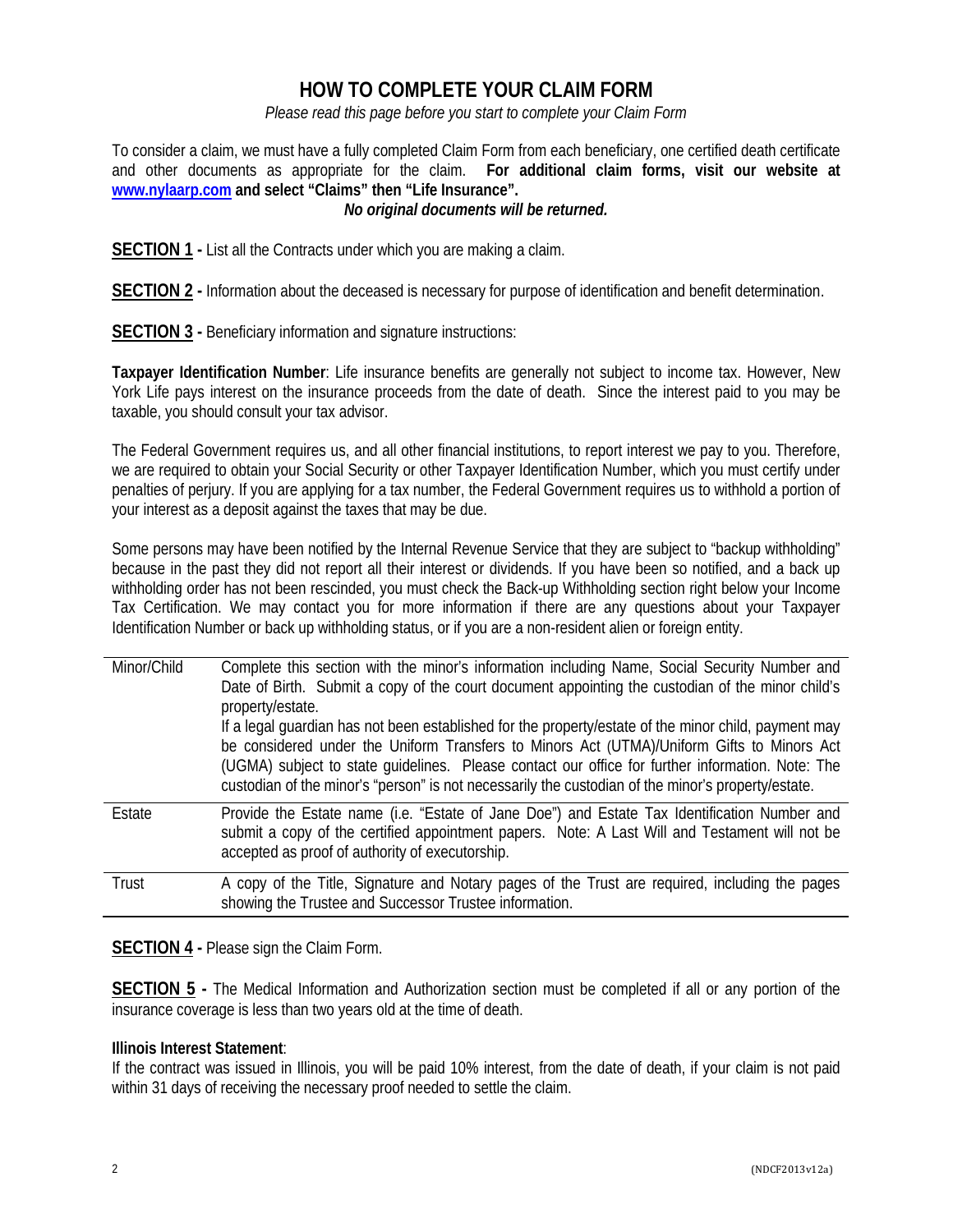# **Frequently asked questions concerning the claims process**

# **Q. Where do I send my claim information?**

A. Please send your fully completed claim form and one certified death certificate, along with any additional required documentation to:

New York Life Insurance / AARP Operations Attn: Claims Department P.O. Box 30713 Tampa FL 33630-3713

## **Q. How do I obtain a certified death certificate?**

A. Most funeral homes will provide the family of the deceased with several certified death certificates. You can also contact the Vital Records Division in the state of the deceased for this document.

# **Q. What makes it a certified death certificate?**

A. Certified death certificates have either a raised seal or a multicolored signature seal from the county, city, or state that issued the certificate. In addition, the original death certificate should contain the signature of an appropriate officer of the county, city or state.

# **Q. Will you accept a certified death certificate with a pending manner of death?**

A. No. We must receive a certified death certificate with the final manner of death.

# **Q. If a named primary beneficiary is deceased, can I send a copy of the certified death certificate for the deceased beneficiary?**

A. Yes, a copy is acceptable.

# **Q. What is an incontestable claim?**

A. A claim is considered incontestable when the insured's death occurs two years or more after the insurance date, reinstatement date or effective date of any rider.

#### **Q. What is a contestable claim?**

A. A claim is considered contestable when the insured's death occurs within two years of the insurance date, reinstatement date or effective date of any rider. On contestable claims, the Medical Information and Authorization section of the claim form must be completed.

#### **Q. What is a funeral home assignment?**

A. A funeral home assignment is a binding contract between a contract owner or a beneficiary and a funeral home. If a beneficiary signs an assignment form authorizing us to direct payment of all or a portion of the proceeds to a funeral home **and** the assignment is received prior to the claim being settled, we are obligated to honor the assignment and pay the funeral home accordingly. In some instances a collateral assignment may have been made prior to the owner's death.

#### **Q. What happens if there is no guardian named for the minor child?**

- A. The Uniform Transfers to Minors Act (UTMA) or Uniform Gifts to Minors Act (UGMA) permits disbursement of funds to a minor child without guardianship papers. There are certain guidelines and limitations determined by each state regarding disbursement of funds to a minor under this Act. Contact New York Life for specific information.
- **Q. My name has changed since the last beneficiary designation. What do I need to provide to validate the name change?**
- A. If a beneficiary's name has changed due to marriage or divorce, a copy of the marriage or divorce decree is required. If the name has changed due to any other reason, we require a court document indicating the name change from the birth name to the requested name.

# **Q. Why does a beneficiary, estate or trust need to provide their Social Security Number or Federal Tax Identification Number?**

A. The claim cannot be processed without this information. Interest is paid on most claims from the date of death until the date the claim is paid. The Social Security Number or Tax Identification Number is required to report interest payments to the Internal Revenue Service.

#### **Q. Why is any amount withheld for the payment of taxes? I thought life insurance proceeds were income-tax free?**

A. Any interest paid on death proceeds is subject to Federal and state taxation. We will not withhold income tax from interest unless you have advised us that you are subject to backup withholding or if the taxable portion of all payments for the year is less than \$200.00.

#### **Q. What is a Form 1099-INT?**

A. Form 1099-INT is utilized to report to the Internal Revenue Service interest payments made to an individual or entity (such as a trust or estate) during any calendar year. Form 1099-INT is mailed to an individual or entity in January of the year following the interest payment and informs the individual or entity of the interest amount paid to be reported on their tax return. You will receive a Form 1099-INT if the interest paid on your claim is \$10.00 or greater.

#### **Q. What if the insured was confined in a skilled nursing home for 180 consecutive days prior to his/her death?**

A. Additional benefits may be available and their eligibility is outlined in the Contract Provisions. Contact New York Life for specific information.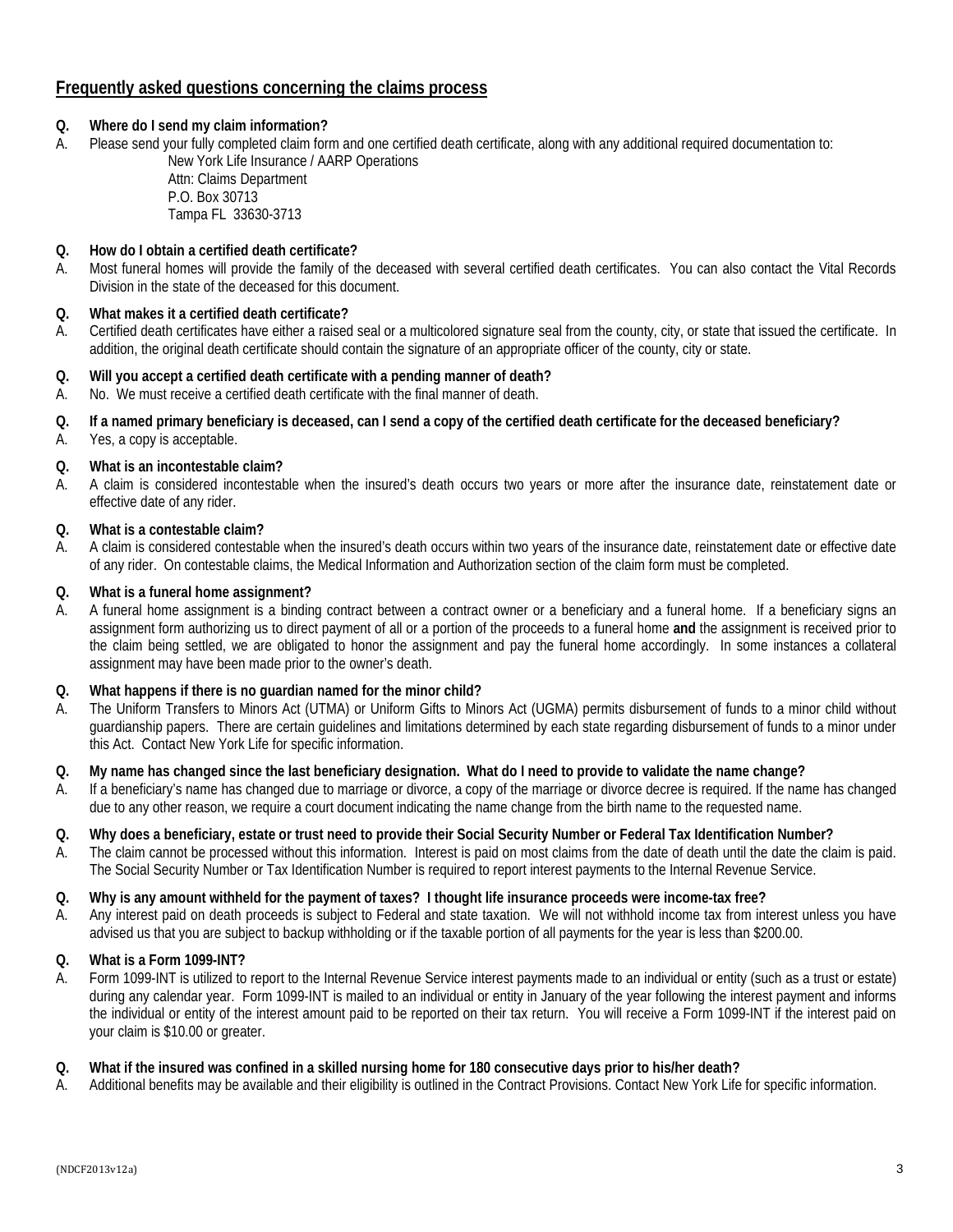# **State Variations of Fraud Warnings**

Kindly refer to the applicable fraud warnings for your state of residence.

**Arizona:** For your protection Arizona law requires the following statement to appear on this form. Any person who knowingly presents a false or fraudulent claim for payment of a loss is subject to criminal and civil penalties.

**California:** For your protection California Law requires the following to appear on this form: any person who knowingly presents a false or fraudulent claim for the payment of a loss is guilty of a crime and may be subject to fines and confinement in state prison.

**Colorado:** It is unlawful to knowingly provide false, incomplete or misleading facts or information to an insurance company for the purpose of defrauding or attempting to defraud the company. Penalties may include imprisonment, fines, denial of insurance and civil damages. Any insurance company or agent of an insurance company who knowingly provides false, incomplete, or misleading facts or information to a policyholder or claimant for the purpose of defrauding or attempting to defraud the policyholder or claimant with regard to a settlement or award payable from insurance proceeds shall be reported to the Colorado Division of Insurance within the Department of Regulatory Agencies.

**District of Columbia:** Any person who knowingly presents a false or fraudulent claim for payment of a loss or benefit or knowingly presents false information in an application for insurance is guilty of a crime and may be subject to fines and confinement in prison.

**Florida:** Any person who knowingly and with intent to injure, defraud, or deceive any insurer files a statement of claim or an application containing any false, incomplete, or misleading information is guilty of a felony of the third degree.

**Maryland:** Any person who knowingly or willfully presents a false or fraudulent claim for payment of a loss or benefit or who knowingly or willfully presents false information in an application for insurance is guilty of a crime and may be subject to fines and may be subject to fines and confinement in prison.

**New Jersey:** Any person who knowingly files a statement of claim containing any false or misleading information is subject to criminal and civil penalties.

**Oregon:** Any person who knowingly and with intent to defraud any insurance company or other person files an application for insurance or statement of claim containing any materially false information or conceals for the purpose of misleading, information concerning any fact material thereto may be subject to prosecution for insurance fraud. Any person who provides misinformation material to the content of the contract, which is relied upon by the insurer, and which is either material to the risk assumed by the insurer or provided fraudulently, may be subject to the denial of insurance benefits.

**Pennsylvania:** Any person who knowingly and with intent to defraud any insurance company or other person files an application for insurance or statement of claim containing any materially false information or conceals for the purpose of misleading, information concerning any fact material thereto commits a fraudulent insurance act, which is a crime and subjects such person to criminal and civil penalties.

**Puerto Rico:** Any person who knowingly and with the intention of defrauding presents false information in an insurance application, or presents, helps, or causes the presentation of a fraudulent claim for the payment of a loss or any other benefit, or presents more than one claim for the same damage or loss, shall incur a felony and, upon conviction, shall be sanctioned for each violation with the penalty of a fine of not less than five thousand dollars (\$5,000) and not more than ten thousand dollars (\$10,000), or a fixed term of imprisonment for three (3) years, or both penalties. Should aggravating circumstances be present, the penalty thus established may be increased to a maximum of five (5) years, if extenuating circumstances are present, it may be reduced to a minimum of two (2) years.

**Virginia**: It is a crime to knowingly provide false, incomplete or misleading information to an insurance company for the purpose of defrauding the company. Penalties include imprisonment, fines and denial of insurance benefits.

**All Other States:** Any person who knowingly and with the intent to defraud any insurance company or other person files an application for insurance or statement of claim containing any materially false information, or conceals for the purpose of misleading, information concerning any fact material thereto, commits a fraudulent insurance act, which is a crime and subjects such person to criminal and civil penalties. Penalties may include imprisonment, fines, or a denial of insurance benefits if a person provides false information.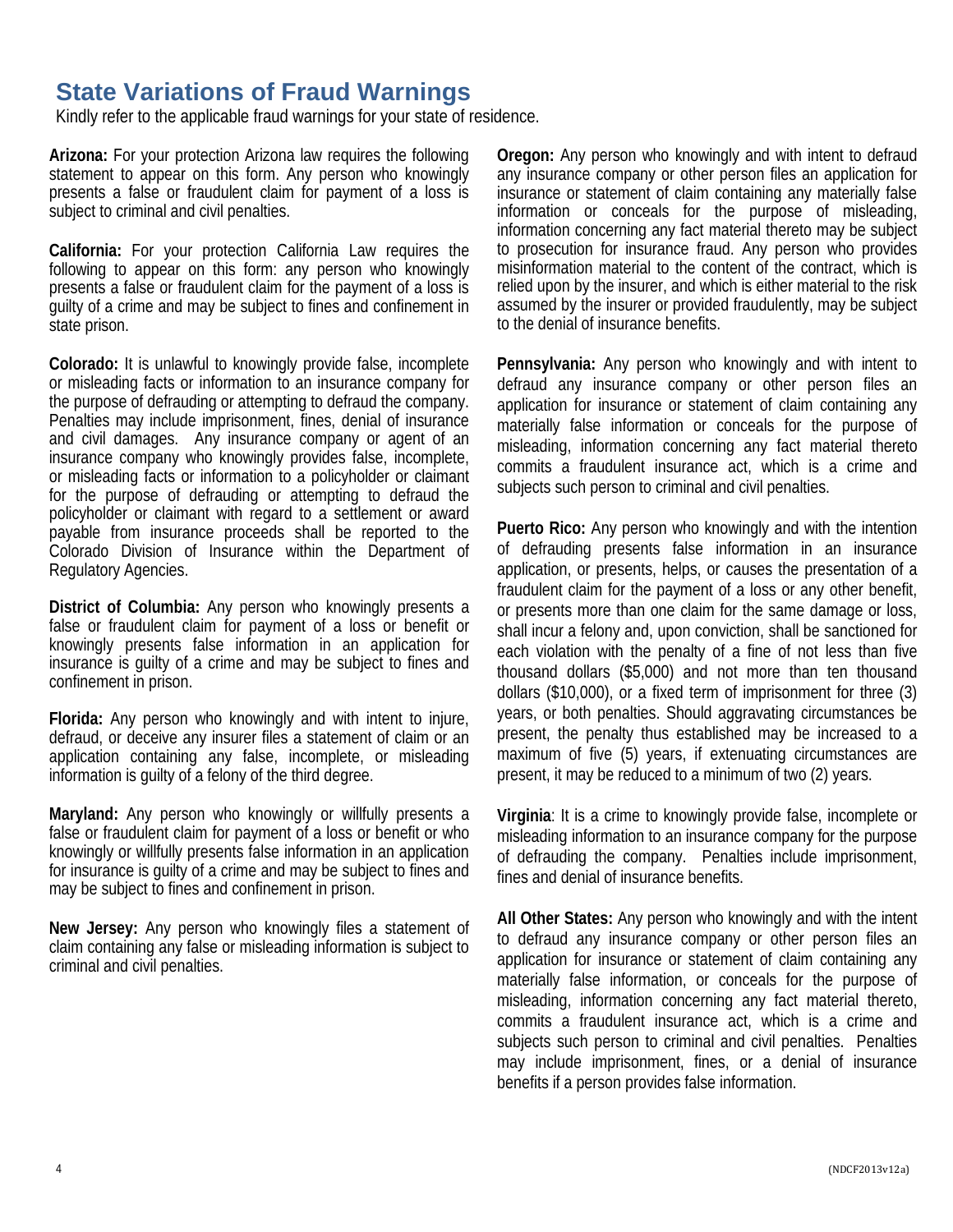



# **1. List below only the Contracts under which you are making a claim**

Insurance Contract Number(s):

| $\overline{2}$ .                                                                                                                                                                                                                                                                                                                                                                                                                                                                                                                                                                                                                                                                                                                                                                                                                                                                                                                                                                                                                                                                                              |                                                                                                                                                                                                       | <b>Deceased Insured Information</b> |             |                                              |                    |                                                                                                    |             |                                      |              |     |  |  |
|---------------------------------------------------------------------------------------------------------------------------------------------------------------------------------------------------------------------------------------------------------------------------------------------------------------------------------------------------------------------------------------------------------------------------------------------------------------------------------------------------------------------------------------------------------------------------------------------------------------------------------------------------------------------------------------------------------------------------------------------------------------------------------------------------------------------------------------------------------------------------------------------------------------------------------------------------------------------------------------------------------------------------------------------------------------------------------------------------------------|-------------------------------------------------------------------------------------------------------------------------------------------------------------------------------------------------------|-------------------------------------|-------------|----------------------------------------------|--------------------|----------------------------------------------------------------------------------------------------|-------------|--------------------------------------|--------------|-----|--|--|
| Name of<br>Deceased<br>First                                                                                                                                                                                                                                                                                                                                                                                                                                                                                                                                                                                                                                                                                                                                                                                                                                                                                                                                                                                                                                                                                  |                                                                                                                                                                                                       |                                     | Middle      | Last                                         |                    |                                                                                                    |             | Nickname or<br>Maiden Name           |              |     |  |  |
| Birthdate of<br>Deceased:                                                                                                                                                                                                                                                                                                                                                                                                                                                                                                                                                                                                                                                                                                                                                                                                                                                                                                                                                                                                                                                                                     | <b>MONTH</b>                                                                                                                                                                                          | DAY                                 | <b>YEAR</b> | Deceased's<br>Date of Death:<br><b>MONTH</b> |                    | <b>DAY</b>                                                                                         | <b>YEAR</b> |                                      |              |     |  |  |
| Manner of Death:<br>Suicide*<br>Accident*<br>Unknown<br>Homicide'<br>Other<br>Natural<br>* Please attach copies of police and coroner's report and any relevant news articles                                                                                                                                                                                                                                                                                                                                                                                                                                                                                                                                                                                                                                                                                                                                                                                                                                                                                                                                 |                                                                                                                                                                                                       |                                     |             |                                              |                    |                                                                                                    |             |                                      |              |     |  |  |
| 3.<br><b>Beneficiary Information</b>                                                                                                                                                                                                                                                                                                                                                                                                                                                                                                                                                                                                                                                                                                                                                                                                                                                                                                                                                                                                                                                                          |                                                                                                                                                                                                       |                                     |             |                                              |                    |                                                                                                    |             |                                      |              |     |  |  |
| Beneficiary<br>Name:<br>First                                                                                                                                                                                                                                                                                                                                                                                                                                                                                                                                                                                                                                                                                                                                                                                                                                                                                                                                                                                                                                                                                 |                                                                                                                                                                                                       |                                     |             | Middle                                       |                    | Last                                                                                               |             |                                      |              |     |  |  |
| Mailing Address of<br>Beneficiary:                                                                                                                                                                                                                                                                                                                                                                                                                                                                                                                                                                                                                                                                                                                                                                                                                                                                                                                                                                                                                                                                            | <b>Street</b>                                                                                                                                                                                         |                                     |             |                                              |                    | City                                                                                               |             |                                      | <b>State</b> | Zip |  |  |
| Relationship to<br>the Deceased:                                                                                                                                                                                                                                                                                                                                                                                                                                                                                                                                                                                                                                                                                                                                                                                                                                                                                                                                                                                                                                                                              |                                                                                                                                                                                                       | Spouse                              | Child       | Grandchild                                   |                    | Parent                                                                                             |             | Other                                |              |     |  |  |
| Birthdate of<br>Beneficiary:                                                                                                                                                                                                                                                                                                                                                                                                                                                                                                                                                                                                                                                                                                                                                                                                                                                                                                                                                                                                                                                                                  | <b>MONTH</b>                                                                                                                                                                                          | DAY                                 | <b>YEAR</b> |                                              | Home<br>Phone      |                                                                                                    |             |                                      |              |     |  |  |
| E-Mail Address of<br>Beneficiary:                                                                                                                                                                                                                                                                                                                                                                                                                                                                                                                                                                                                                                                                                                                                                                                                                                                                                                                                                                                                                                                                             |                                                                                                                                                                                                       |                                     |             |                                              | Alternate<br>Phone |                                                                                                    |             |                                      |              |     |  |  |
| Capacity under which you are making this claim Check One                                                                                                                                                                                                                                                                                                                                                                                                                                                                                                                                                                                                                                                                                                                                                                                                                                                                                                                                                                                                                                                      |                                                                                                                                                                                                       |                                     |             |                                              |                    |                                                                                                    |             |                                      |              |     |  |  |
| Individual Beneficiary: If you request benefits to be paid to the funeral home, a copy of the assignment is required.<br>Minors: If a legal guardian of the child's estate/property has been appointed by the court, he or she must sign on behalf of the minor child and submit a copy of the<br>guardianship papers. If signing under the UTMA/UGMA, please sign your name and indicate your relationship (father, mother, etc) to the minor child as "Custodian of (name<br>of child) under the (name of resident state) UTMA/UGMA.<br>Corporation: Claim Form must be signed by Corporate Officer(s) and must indicate the title by which you are authorized to act on behalf of the company.<br>Estate: Be sure to submit a copy of the certified appointment papers and provide Estate Tax ID below. Claim Form must be signed by an Estate Representative.<br>Trust: A copy of the Title, Signature and Notary pages of the Trust are required, including the pages showing the Trustee and Successor Trustee. Provide Trust Tax ID<br>$\perp$<br>below. Claim Form must be signed by a named Trustee. |                                                                                                                                                                                                       |                                     |             |                                              |                    |                                                                                                    |             |                                      |              |     |  |  |
| Collateral Assignee: A copy of the assignee's statement of interest must be provided. Claim Form must be signed by the assignee or their authorized representative.                                                                                                                                                                                                                                                                                                                                                                                                                                                                                                                                                                                                                                                                                                                                                                                                                                                                                                                                           |                                                                                                                                                                                                       |                                     |             |                                              |                    |                                                                                                    |             |                                      |              |     |  |  |
| <b>Income Tax Certification</b>                                                                                                                                                                                                                                                                                                                                                                                                                                                                                                                                                                                                                                                                                                                                                                                                                                                                                                                                                                                                                                                                               |                                                                                                                                                                                                       |                                     |             |                                              |                    |                                                                                                    |             |                                      |              |     |  |  |
| <b>Enter your Social Security</b><br>Number if you are an<br>individual beneficiary                                                                                                                                                                                                                                                                                                                                                                                                                                                                                                                                                                                                                                                                                                                                                                                                                                                                                                                                                                                                                           | Social<br>Security<br>Number                                                                                                                                                                          |                                     |             |                                              | 0R                 | Enter Taxpayer Identification<br>Number if claiming benefits as an<br>Estate, Trust or Corporation |             | Taxpayer<br>Identification<br>Number |              |     |  |  |
| <b>Back-up Withholding</b>                                                                                                                                                                                                                                                                                                                                                                                                                                                                                                                                                                                                                                                                                                                                                                                                                                                                                                                                                                                                                                                                                    |                                                                                                                                                                                                       |                                     |             |                                              |                    |                                                                                                    |             |                                      |              |     |  |  |
|                                                                                                                                                                                                                                                                                                                                                                                                                                                                                                                                                                                                                                                                                                                                                                                                                                                                                                                                                                                                                                                                                                               | Check only if statement below applies:<br>□ I have been notified by the Internal Revenue Service that I am subject to back-up withholding as a result of failure to report all interest or dividends. |                                     |             |                                              |                    |                                                                                                    |             |                                      |              |     |  |  |

#### **4. Beneficiary's Signature**

I have read and understand the Fraud Statement that is applicable to the state in which I reside. **New York Residents:** Any person who knowingly and with intent to defraud any insurance company or other person files an application for insurance or statement of claim containing any materially false information, or conceals for the purpose of misleading, information concerning any fact material thereto, commits a fraudulent insurance act, which is a crime, and shall also be subject to a civil penalty not to exceed five thousand dollars and the stated value of the claim for each such violation.

- **I certify, under penalty of perjury, that the Social Security or Taxpayer Identification Number and Back-up Withholding status information in Section 3 are correct. I also certify that I am a U.S. person, including a U.S. resident alien (non-US person must complete form W8-BEN).**
- **The Internal Revenue Service does not require your consent to any provision of this document other than the certifications required to avoid back-up withholding.**

*Signature (REQUIRED) Date*